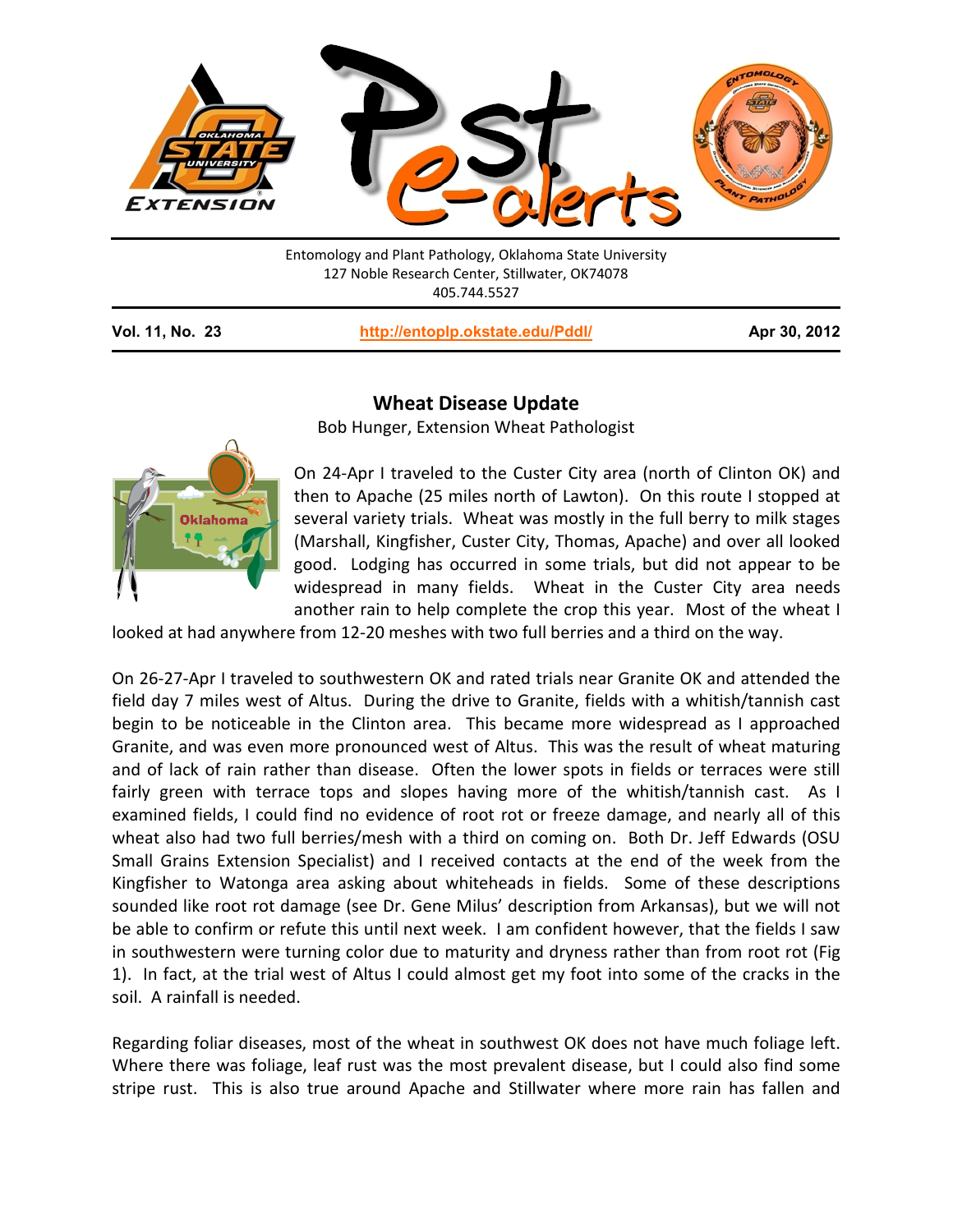moisture is not a factor. Around Stillwater, I can still find some powdery mildew on susceptible varieties – even up on to the flag leaves in a few cases. However, it is quickly becoming inactive as the temperature the last several days has been in the upper 80s to mid-90s °F.

Next week I'll travel more to northern/north central OK and will report on wheat diseases in that area.



**Fig 1**. Range in wheat maturation in southwest OK.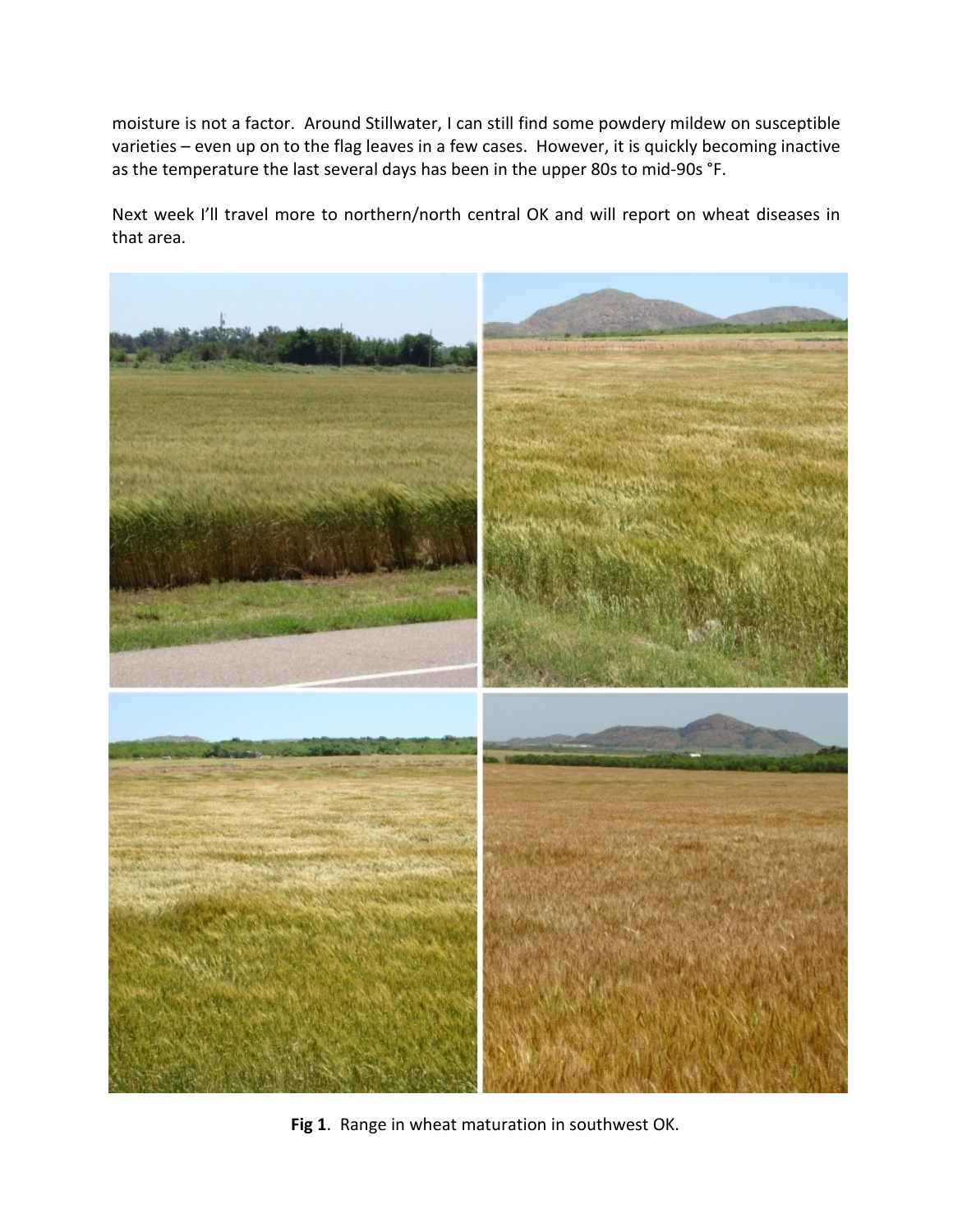**Arkansas**: Dr. Gene Milus (Small grains pathologist, University of Arkansas, Fayetteville), 27-Apr: I was in northeast Arkansas earlier in the week. All commercial wheat is in some stage of grain fill. The area is still unusually dry even though some areas got a bit of rain last week. Freeze damage is the most serious wheat problem in the region, and severity varies from none to extremely severe depending on the field. Based on symptoms (dead white heads with no to partial grain development to entire plant dead as if from sudden drought stress) and info in freeze publications, the



damage likely was caused during heading stage, but we are still trying to confirm freezing temperatures during that time.

Stripe rust is still active if there is green leaf tissue. Leaf rust present but usually at low severities. Leaf blotch is present but not doing much because of dry conditions. BYD is evident in most fields but not as severe as in the past.

There appears to be several possible causes of white heads showing up in central and northeast Arkansas wheat. In one case, the heads are dead and white coming out of the boot, but the stem and the leaves are still green and healthy. These white heads may be caused by freeze damage that occurred within the last two weeks, although it didn't seem like it got cold enough to cause problems. Symptoms of freeze damage vary greatly depending on the growth stage when the freeze occurred, and it takes several days to a week or more after the freeze event for symptoms to become evident. The links below are to publications on wheat freeze damage that have pictures of the various symptoms.

In some cases of dead heads coming out of the boot, the peduncle (stem below the head) is also dead. Some plants with this symptom were found to have sharp eyespot lesions on the lower stem. See the link below for information on sharp eyespot.

The third case involves white heads in which the entire stem, or most frequently, the entire plant is dead. These symptoms are likely caused by *Bipolaris* or *Fusarium* fungi that infect roots, crowns, and lower stems. The diseases are called common root and foot rot, dryland root and foot rot, or Fusarium root, crown and foot rot. These diseases are common in regions of the Great Plains and the Pacific Northwest where wheat frequently experiences drought stress during grain fill. Wheat roots in Arkansas likely are infected by both of these fungi every year, but disease symptoms (prematurely dead plants) only occur when the plants are drought stressed after heading. Low water potential in the plants triggers the fungi to grow up infected roots into the crown and lower stems, killing the plant. Where these diseases are common, the recommended management practices are to rotate crops, use moderately resistant varieties, and to reduce seeding and fertility rates so that there are fewer and smaller plants competing for available water. In Arkansas, our normal seeding and fertility rates are optimized for "normal" precipitation that does not cause drought stress. When precipitation is less than normal, the large number of big plants use up the available water and cause drought stress.

Patches of dead plants could be caused by take-all, but no take-all has been documented in Arkansas yet this year. The link below has a publication on take-all in Arkansas.